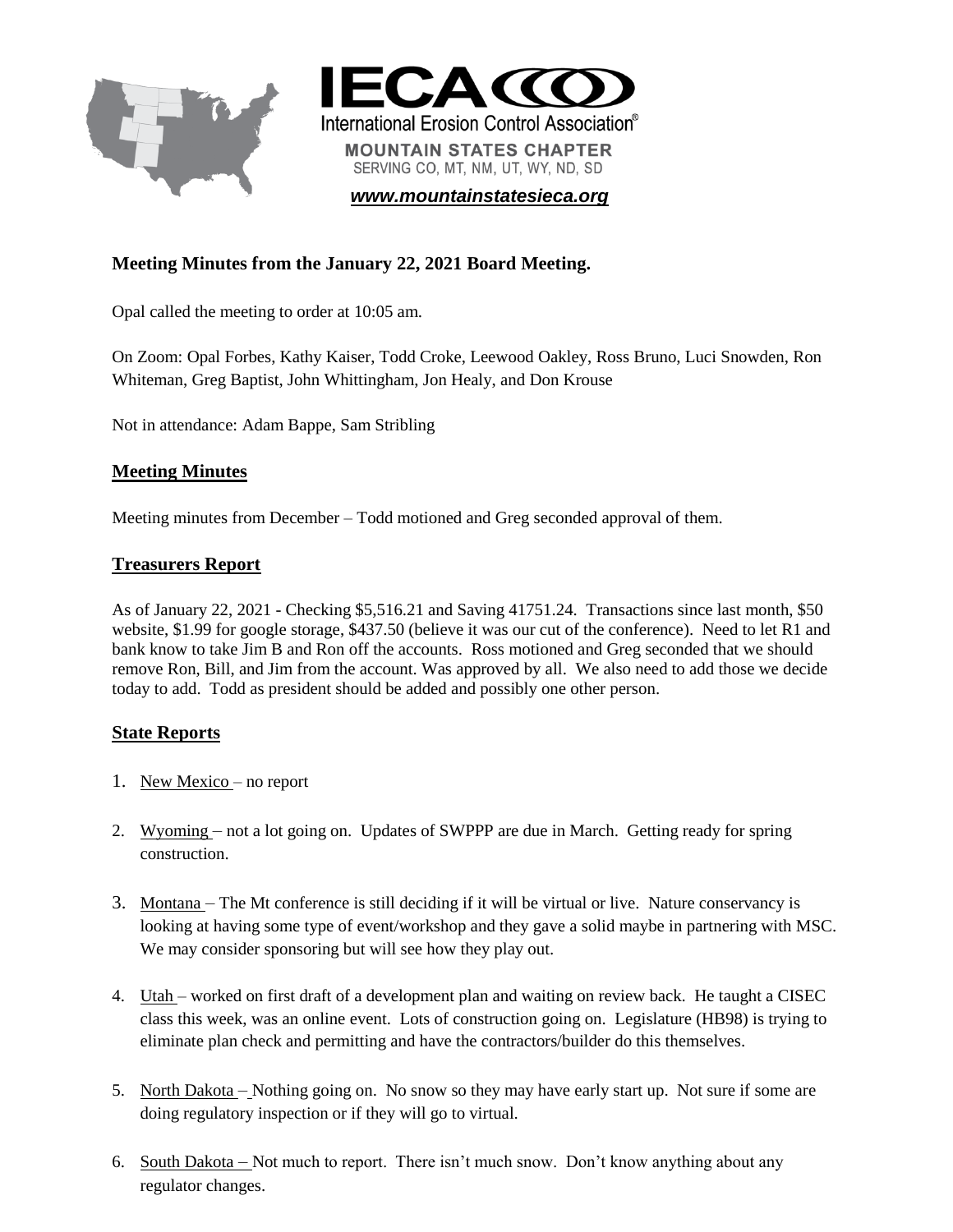



*[www.mountainstatesieca.org](http://www.mountainstatesieca.org/)*

7. Colorado – Modifications to the stormwater general permit is out and effective Feb 1. May have to do update to any plans that are in place.

## **General Discussion**

- 1. Election and Board Positions the following elections were made.
	- a. President Opal would not like to be President so we need to have someone else step up. Greg and Ross said they are too busy with other boards to be president. Todd is thinking about it but would like to have support from everyone. Opal would still be available to assist. Greg nominated Todd and Ross seconded. There were no other nominations, so Todd is now the president.
	- b. Administrative Vice President this person would help with events and there is other stuff that could be done by this person such as reports to R1. Greg is willing to be this position.
	- c. Membership Vice President this person would help set up events and help to retain and maintain membership. Don is willing to take this on.
	- d. Secretary this person takes meeting minutes. Leewood is willing to take on this position.
	- e. Treasurer this person balances the books, processes payments, etc. Opal is willing to take on this role.

Nominations include Greg – Admin VP, Don Membership VP, Leewood Secretary, and Opal Treasurer – Ross motioned, and Leewood seconded, all approved.

- 2. Website John had some ideas for adding content to the website. He has a lot of photos that he'd like to submit. He will work with Todd to get those up on the site. New members need to provide a bio and photo so we can update the site for the new board.
- 3. Membership Activities We need to discuss some activities that we can plan, including outdoor activities but also webinars. Todd feels our members like to have the interaction of the in-person activities. See above for some plans for Montana. Todd brought up the training center in Colorado Springs and Ron said he could help with the CDOT facility if we want to use either. Don asked about the water districts and if we have done anything with them. Also, some of the fire reclamation from last years fires. Ron has a Inista website app that you can put on your phone – provides where and details on fires in your area. Ron will share the information on this. Todd also said there is a lot about the drought and if there is anything that might be of interest for some type of events.
- 4. Newsletter Ron suggested all the new members write a little bit about themselves for the next newsletter. Ron suggested also that Adam might be a good fit for coordination of the newsletter.
- 5. Board Ron suggested that everyone list their strengths so that if other members need to have a resource for something they would know who they might be able to call to discuss what they need some advice on. This would be a volunteer basis, Todd suggested we think more about it and discuss it later. Todd suggested that he get together with Opal regarding communications with R1. We also